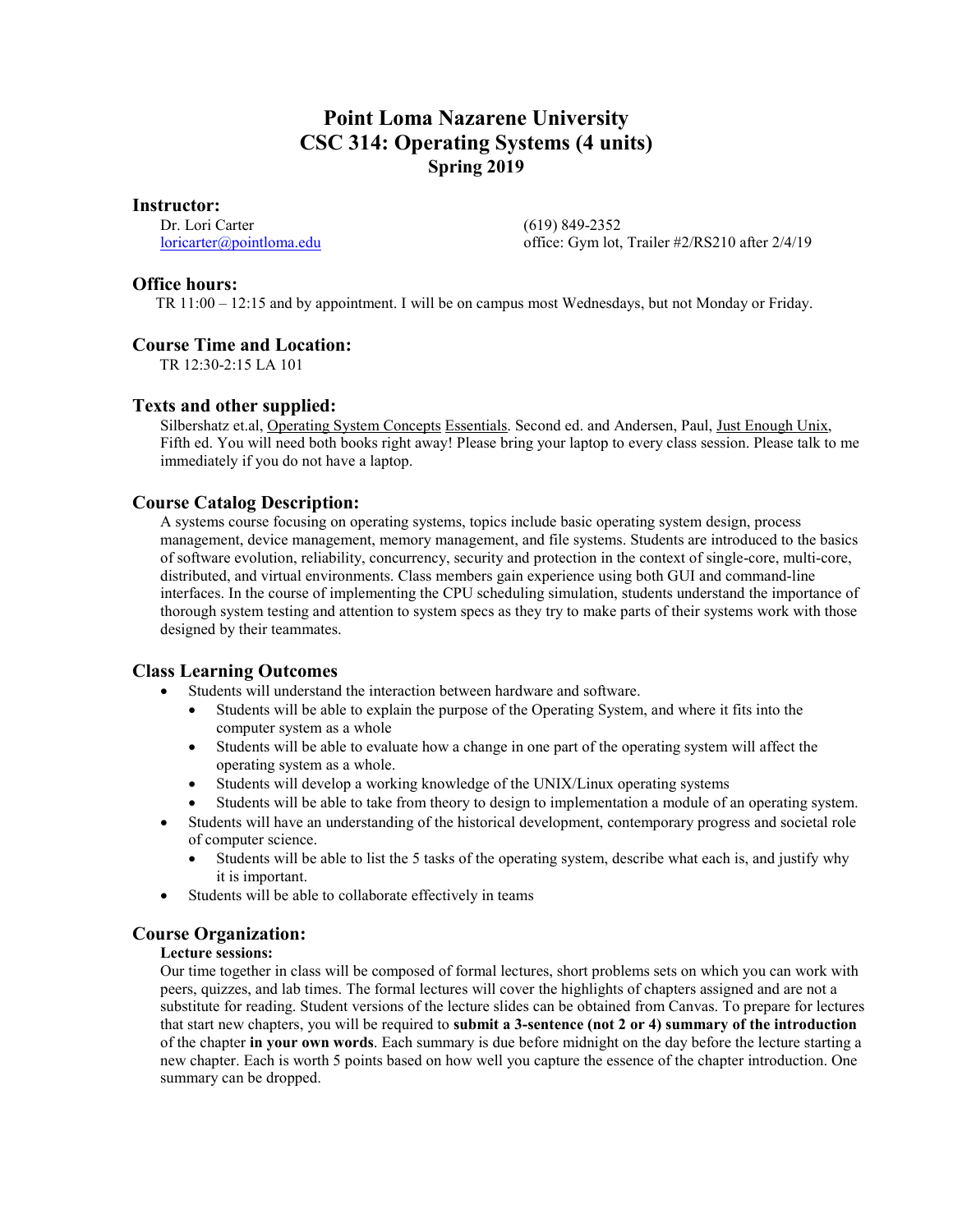**Quizzes:** Most weeks you will be given a quiz on the material that we have covered since the last quiz. On the class session before the quiz, I will provide the information on what the quiz will cover. Quizzes cannot be made up, however 1 will be dropped. You may use any **strictly** hand-written notes (written by you) during the quiz.

**Labs:** Frequent labs based on the Linux/Unix operating systems, from the book, *Just Enough Unix* and other sources will be assigned. Most labs will be started during class. **No late labs are accepted** but I will drop the lowest lab grade. An unfinished lab may be turned in on time for partial credit. Labs will contain questions that require analysis and thought. Often, a large point value will be assigned to these answers. **They should be original, and in your own words**. If it appears that 2 (or more) people have turned in 1 lab when this is not authorized, I will split the points or potentially give each person a zero.

**Exams:** There will be 2 exams in addition to the final exam. These will only cover material presented since the last exam. If you will miss an exam for a school function, you must arrange to take it in advance. **If you ever miss an exam without giving me prior notice, there is a good chance you will receive a zero unless, of course, there was clearly a documented emergency.** Exam 1 is scheduled for **Feb. 14.** It will cover chapters 1 – 4 plus the appropriate chapters in the Unix book. Exam 2 is scheduled for **April 4** and will cover chapters 5-8 in your text.

**Final Exam:** Cumulative exam with an emphasis on material covered in the last part of the semester. The final is scheduled for the **Tuesday of finals week at 1:30 AM**.

**Simulati**on Proje**ct:** A 3-week programming project based on process scheduling will be assigned. The entire project is due March 19, but there will be several intermediate due dates as well. In order to get full credit, all intermediate dates must be met as well as the final date. Unless otherwise stated, late portions are not accepted. **Most aspects of this project (exceptions will be noted) must be completed using basic Linux/UNIX tools (non-GUI)**. Programs will be written in  $C++$  using the basic Linux Operating System (command-line) and  $g++$ compilers.All written projects will be completed using a Linux/Unix text editor.

### **Grading:**

| <b>Ouizzes</b> |       | $10\%$                                      |          |      | Labs                      | 25%           |      |
|----------------|-------|---------------------------------------------|----------|------|---------------------------|---------------|------|
| Chapter intros |       | $5\%$                                       |          |      | <b>Scheduling Project</b> | 10%           |      |
| Exams          |       | 30%                                         |          |      | Final                     | 20%           |      |
|                |       |                                             |          |      |                           |               |      |
|                |       | Final grades will be determined as follows: |          |      |                           |               |      |
| $100 - 93\%$   | A     |                                             | 80-82.9% | B-   |                           | $67-69.9\%$   | $D+$ |
| 90-92.9%       | $A -$ |                                             | 77-79.9% | $C+$ |                           | 63-66.9%      | D    |
| 87-89.9%       | $B+$  |                                             | 73-76.9% | C    |                           | $60 - 62.9\%$ | D-   |
| 83-86.9%       | R     |                                             | 70-72.9% | C-   |                           | $0-59.9%$     | F    |
|                |       |                                             |          |      |                           |               |      |

### **University Mission:**

Point Loma Nazarene University exists to provide higher education in a vital Christian community where minds are engaged and challenged, character is modeled and formed, and service becomes an expression of faith. Being of Wesleyan heritage, we aspire to be a learning community where grace is foundational, truth is pursued, and holiness is a way of life.

#### **Department Mission:**

The Mathematical, Information, and Computer Sciences department at Point Loma Nazarene University is committed to maintaining a curriculum that provides its students with the tools to be productive, the passion to continue learning, and Christian perspectives to provide a basis for making sound value judgments.

#### **Attendance:**

Attendance is expected at each class session. In the event of an absence you are responsible for the material covered in class and the assignments given that day.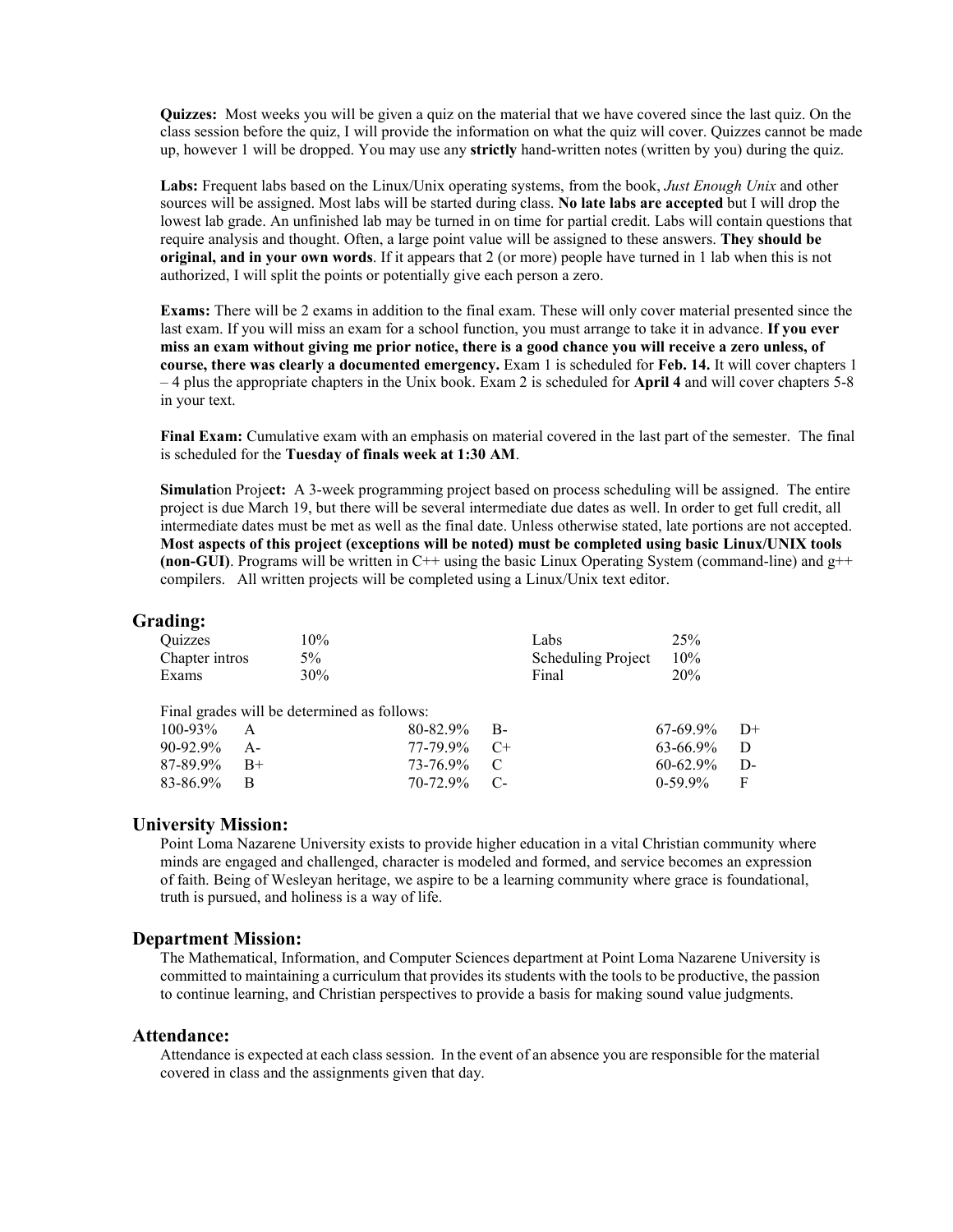Regular and punctual attendance at all classes is considered essential to optimum academic achievement. If the student is absent from more than 10 percent of class meetings, the faculty member can file a written report which may result in de-enrollment. If the absences exceed 20 percent, the student may be de-enrolled without notice until the university drop date or, after that date, receive the appropriate grade for their work and participation. See http://catalog.pointloma.edu/content.php?catoid=24&navoid=1581#Class [Attendance](http://catalog.pointloma.edu/content.php?catoid=24&navoid=1581#Class_Attendance) in the Undergraduate Academic Catalog.

#### **Class Enrollment:**

It is the student's responsibility to maintain his/her class schedule. Should the need arise to drop this course (personal emergencies, poor performance, etc.), the student has the responsibility to follow through (provided the drop date meets the stated calendar deadline established by the university), not the instructor. Simply ceasing to attend this course or failing to follow through to arrange for a change of registration (drop/add) may easily result in a grade of F on the official transcript.

## **Academic Accommodations:**

While all students are expected to meet the minimum standards for completion of this course as established by the instructor, students with disabilities may require academic adjustments, modifications or auxiliary aids/services. At Point Loma Nazarene University (PLNU), these students are requested to register with the Disability Resource Center (DRC), located in the Bond Academic Center. [\(DRC@pointloma.edu](mailto:DRC@pointloma.edu) or 619-849-2486). The DRC's policies and procedures for assisting such students in the development of an appropriate academic adjustment plan (AP) allows PLNU to comply with Section 504 of the Rehabilitation Act and the Americans with Disabilities Act. Section 504 (a) prohibits discrimination against students with special needs and guarantees all qualified students equal access to and benefits of PLNU programs and activities. After the student files the required documentation, the DRC, in conjunction with the student, will develop an AP to meet that student's specific learning needs. The DRC will thereafter email the student's AP to all faculty who teach courses in which the student is enrolled each semester. The AP must be implemented in all such courses.

If students do not wish to avail themselves of some or all of the elements of their AP in a particular course, it is the responsibility of those students to notify their professor in that course. PLNU highly recommends that DRC students speak with their professors during the first two weeks of each semester about the applicability of their AP in that particular course and/or if they do not desire to take advantage of some or all of the elements of their AP in that course.

### **Academic Honesty**

Students should demonstrate academic honesty by doing original work and by giving appropriate credit to the ideas of others. Academic dishonesty is the act of presenting information, ideas, and/or concepts as one's own when in reality they are the results of another person's creativity and effort. A faculty member who believes a situation involving academic dishonesty has been detected may assign a failing grade for that assignment or examination, or, depending on the seriousness of the offense, for the course. Faculty should follow and students may appeal using the procedure in the university Catalog. See [http://catalog.pointloma.edu/content.php?catoid=24&navoid=1581#Academic\\_Honesty](http://catalog.pointloma.edu/content.php?catoid=24&navoid=1581#Academic_Honesty) for definitions of kinds of academic dishonesty and for further policy information.

#### **Final Exam: Date and Time:**

The final exam date and time is set by the university at the beginning of the semester and may not be changed by the instructor. This schedule can be found on the university website and in th course calendar. No requests for early examinations will be approved. Only in the case that a student is required to take three exams during the same day of finals week, is an instructor authorized to consider changing the exam date and time for that particular student.

#### **Copyright Protected Materials:**

Point Loma Nazarene University, as a non-profit educational institution, is entitled by law to use materials protected by the US Copyright Act for classroom education. Any use of those materials outside the class may violate the law.